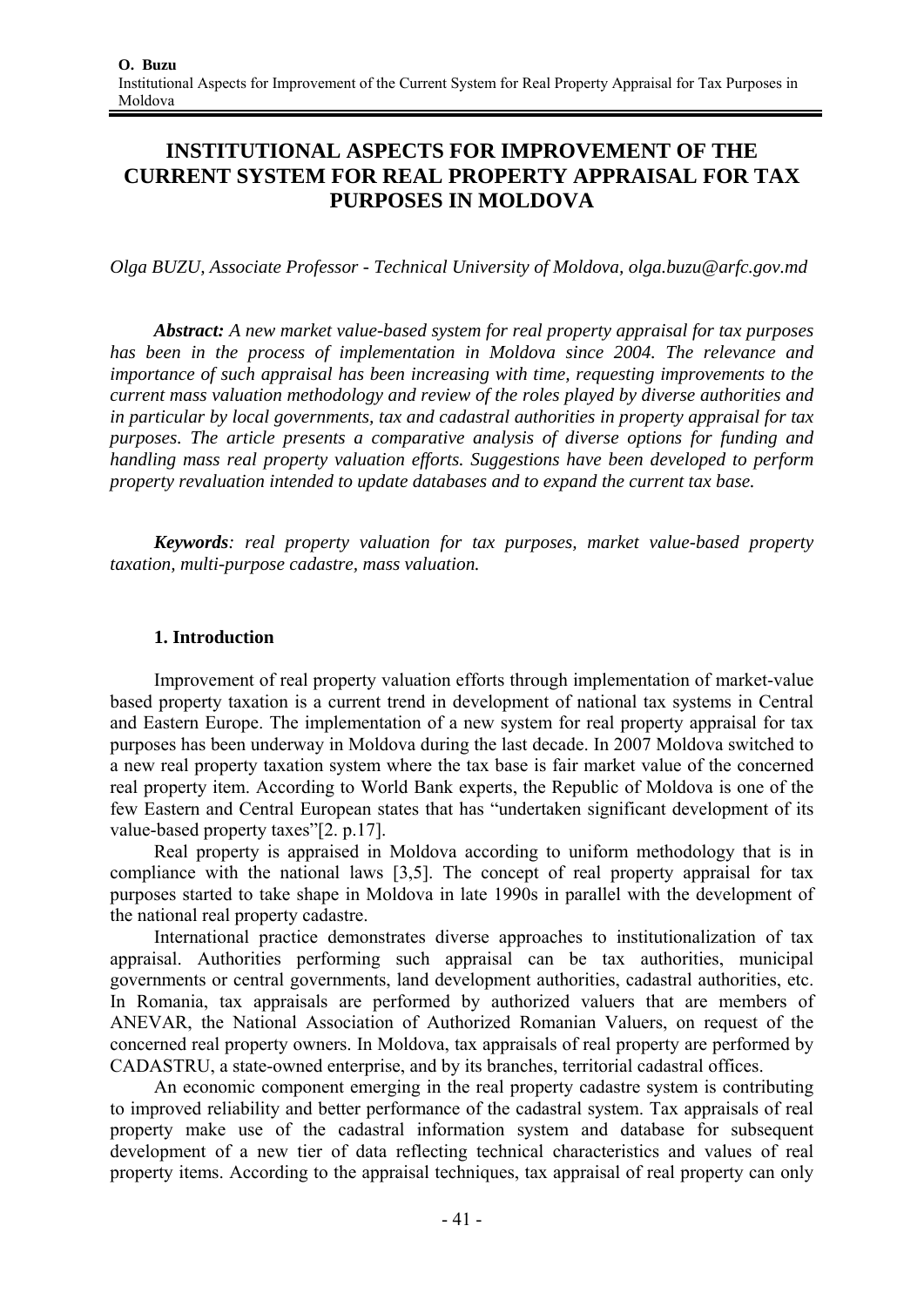be performed after the concerned real property and its owner (rights holder) is properly identified and the item is duly registered in the cadastral system. The data generated during registration of real property items forms part of the legal component in the real property cadastre; the legal component comprises a unique cadastral number and address of the real property item as well as description of its intended purpose and information regarding the holder(s) of property rights to the item. Mass valuations add to the cadastral database information regarding physical and economic characteristics of real property items being appraised, and the relevant data is filled in the cadastral economic component (ValueСad) after appraisal is completed. Integration of these components makes the cadastral database more comprehensive and reliable.

#### **2. Main features of real property appraisals for tax purposes**

A specific feature of real property appraisals for tax purposes is the provisional nature of the appraisal results. Cadastral authorities are currently using two tax appraisal systems: (1) a new system that involves determination of appraised (fair market) value of each real property item; and (2) the old system that still finds application for appraisal of certain real property types. The old appraisal system involves determination of the property's average value assessed by authorities for taxation purposes. These state-assessed average values are historical values determined as a desk exercise by Technical Inventory Bureaus for entire categories of similar real property items, and such values typically find application in all CIS countries.

A survey of international practices in the field of real property appraisal for tax purposes has yielded a conclusion that the best base for development of a new tax appraisal system for real property is the cadastral database. An additional incentive to start the development of the appraisal methodology was the national law on real property tax enacted in 2000 [5] as part of the Tax Code and developed with involvement of the BARENTS GROUP that specializes in economic consulting in developing countries and is directed by Dr Joseph Eckert.

Thus, real property tax appraisal system was linked to the real property cadastre system in terms of organization as well as methodology. The above two systems have much in common:

- the software has been developed locally;
- work deliverables were reflected in a specialized database in the real property cadastre; in particular, information generated by real property mass registration efforts was reflected in LEGALCAD and tax appraisals in VALUECAD;
- work performed to develop the cadastre and to implement tax valuation was a mass effort broken down by settlement and by real property type;
- the requirements to the two systems are uniform: information has to be objective, the system must be user-friendly and devoid of excessive information; the available information has to reflect legal, technical and economic characteristics of real property items in the best possible way.

The efforts to develop the cadastre and to perform tax valuation were funded from the budget of the central government; consequently, a special emphasis was laid on cost structure analysis and development of tariff rates and standard time limits to perform individual work stages.

There are currently no doubts concerning the efficiency of market-value based property taxation. In Moldova, the central government funded mass appraisal efforts (determination of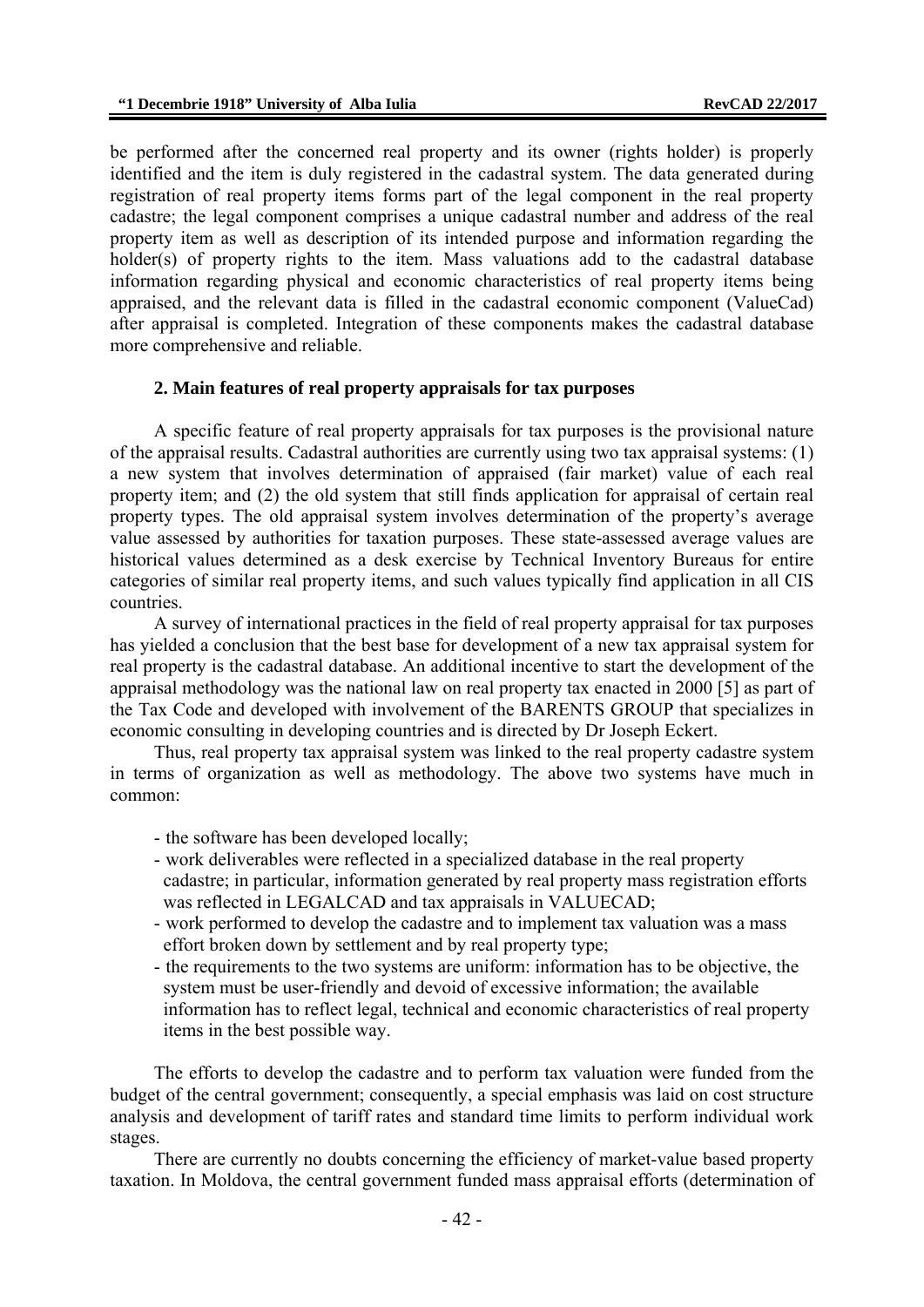fair market value) for all key types and categories of real property. These appraisal efforts covered all residential housing in cities and towns, commercial and industrial real property, garages built and owned by associations of garage owners, land plots in associations of small garden plot owners, agricultural land and structures located thereon and used for business purposes; family houses in the municipalities of Chisinau and Balti. An effort has been launched to collect information on residential houses in rural areas throughout Moldova in order to perform their subsequent appraisal. However, no specific deadline has been set for completion of these tax appraisal efforts concerning real property.

The lessons learnt from implementation of the new real property tax appraisal system in Moldova enable us to make certain preliminary conclusions regarding its strengths and weaknesses.

# *Strengths of mass real property valuations for taxation purposes:*

- 1. There are indissoluble links between the real property valuation system and the real property cadastre. The idea of prioritizing the establishment of a real property cadastre as a system of legal data on each real property item and holders of rights thereto was promoted in Moldova as early as the stage on which the methodology was developed for mass real property valuation efforts in this country;
- 2. The results of real property valuation for tax purposes are highly reliable because valuation is based on reliable cadastral data about the property item being appraised and holders of rights to that item. Efforts have been made to minimize possible errors in identification of real property items and their owners;
- 3. The institutional structure has been streamlined for real property valuation for tax purposes. Appraisals are performed by territorial cadastral offices which are also responsible for registration of real property items and which maintain the most comprehensive register of transactions with real property, employ highly skilled professionals and use up-to-date software and a unique database;
- 4. Additional strengths of the mass real property valuation system for taxation purposes also include:
	- possibility to perform an appraisal of a large number of real property items against a tight deadline;
	- savings of funds and other resources because mass valuations are performed according to a simplified standard procedure, as opposed to separate appraisal of a particular item of real property;
	- possibility to perform an unprejudiced market analysis and to develop valuation models based on a large body of information;
	- fairness and objective nature of the resultant appraisal because a large number of real property items are appraised at the same time and subjective impacts are minimized through use of different experts for different valuation stages;
	- sufficiently large body of information and data available to substantiate and to defend the appraised values.

# *Challenges faced by Moldova in development of the mass valuation system:*

1. Mass registration of real property has not been completed and so it is not possible to complete valuation efforts in respect of all real property types and categories. According to the cadastral system, approximately 600,000 family houses in villages and approximately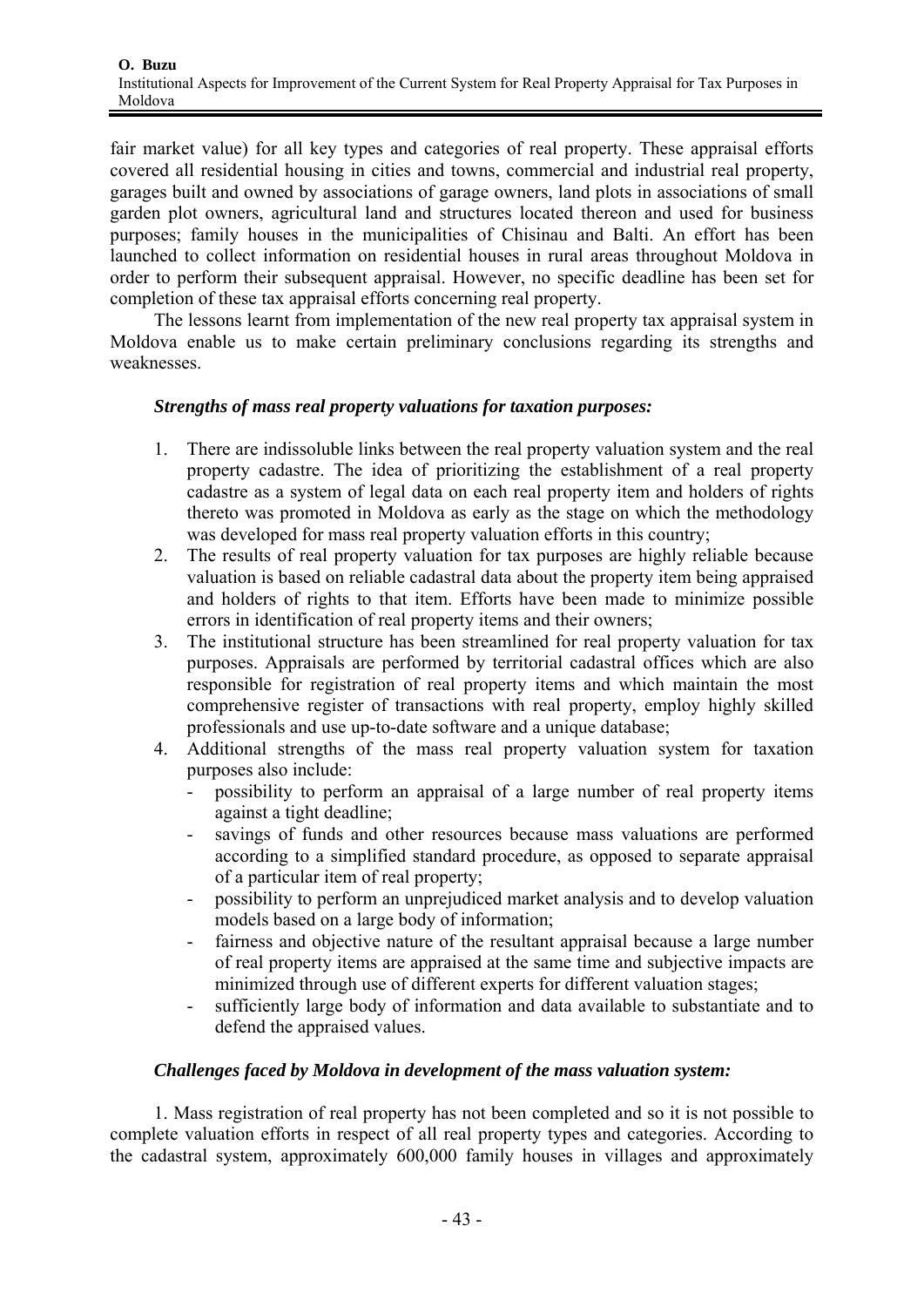400,000 agricultural land items ("vegetable garden items") outside cities and towns are not yet covered by the cadastral registration as of 01.01.2016 [4].

2. The current laws are very liberal towards companies and businesses. Although the Moldovan law says that all real property items must be registered in the cadastre, no mandatory deadline has been set for this registration. As a consequence, the cadastral database on commercial and industrial real property is not complete and so not all real property items can be properly identified and appraised in that category. Since real property owned by companies and businesses is mainly income-generating property, which is typically valued higher than residential property, this real property category could be a major source of tax revenue for the budgets of local governments.

3. The current procedure for commissioning of new construction projects is not perfect and a large number of construction projects currently underway have actually not been properly legalized. The owners of some completed construction projects do not have adequate legal evidence to substantiate their entitlement to the project site, the required clearance from urban planning authorities or other documents which are necessary to legalize the construction project. As a consequence, such real property items cannot be properly identified, registered and appraised for tax purposes;

4.Тerritorial cadastral offices are not interested to improve skills of their valuers because the entire methodology is developed in the head office and local offices only perform routine and standardized work. As a result, valuers employed by local cadastral offices are not able to deal effectively with real property owners or to provide adequate explanations regarding the objective and goals of real property valuation for tax purposes and advantages of value-based (*ad valorem*) taxation of real property. That leads to a high number of complaints from real property owners and has an adverse impact on the perception of the cadastral system by general public;

5. The new valuation system is only funded from the central government's budget whereas actual benefits from higher tax revenues collected to the local governments' budgets are enjoyed by local governments. Since the central government does not enjoy direct returns from its budgetary expenses to fund the new valuation system, there is a conflict between the central government's budget with its ongoing expenses to finance valuation efforts for tax purposes and the local governments' budgets which enjoy additional tax revenues;

6. Delays with implementation of the new valuation system for tax purposes are decreasing its efficiency. The effort to appraise all real property items is not yet complete, but many appraised values used currently are already obsolete. The ratio between the appraised value and the fair market value (which ratio is a key measure of mass valuation quality) significantly differs from the optimum range of 0.85 to 0.95 [1, p.78]. The reason is that the initial appraised values of real property determined correctly were never reviewed afterwards and there were no real property revaluations for tax purposes. That is why the difference between the initial value of real property appraised for tax purposes and its current market value is growing with each year. According to a survey, appraised tax values of apartments, residential houses and commercial real property in Chisinau are significantly below their market values – whereas appraised tax values of warehouses and industrial real property are almost twofold of their current fair market values. The higher the difference is between the appraised value and the market value, the lower is the taxpayer's confidence in the new real property valuation system for tax purposes. With time, appraised value will become a pure symbol similar to the average state-assessed value ("inventory value") that used to be the taxation base.

7. The tax valuation methodology has not been adjusted since early 2000s. Not all tax appraisal stages have been developed in sufficient detail. The current attention to dealings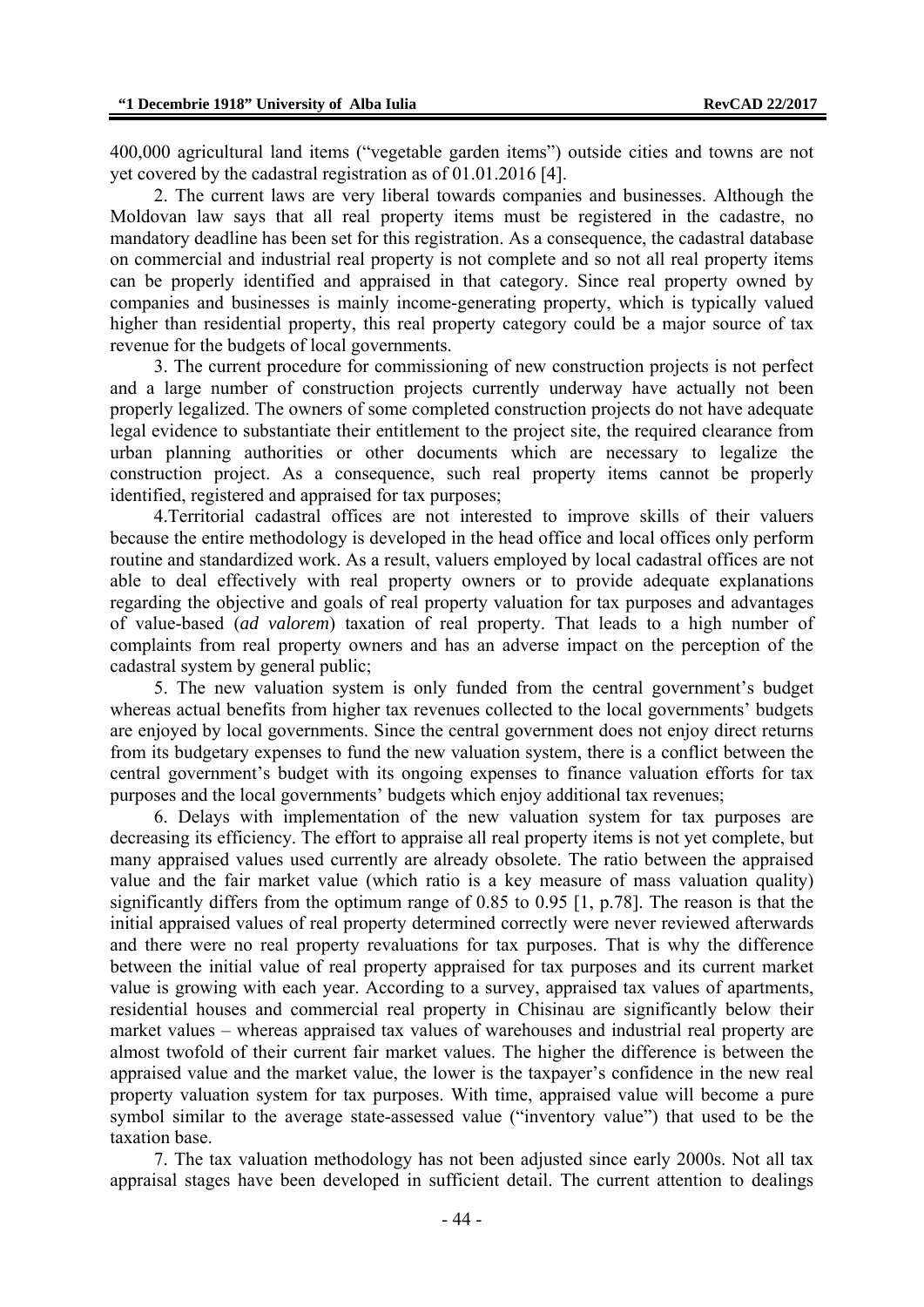with holders of rights to real property is not sufficient, although such dealings are one of the concluding valuation stages. There is no official procedure for appeals against valuation results;

8. Till presently, a database has not yet been established for information about actual transactions with real property; such a database should be used as a tool for verification of the valuation model quality and a source of information for decision-making to perform revaluations. There is no established approach for tax appraisals in a weak market environment or where reliable market information is lacking.

# **3. Institutional development of the real property valuation system**

Further development of the real property valuation system for tax purposes will depend on the central government's concept for administration of Moldova's national economy. The recent years have seen attempts to dramatically review the current model for the national valuation efforts; opinions have been voiced that individual valuation of each separate real property item should replace mass valuation efforts. There were suggestions to amend Moldova's Tax Code by imposing on taxpayers the obligation to engage real property valuers at own expense and to submit reports on valuation of their real property to tax authorities. However, the Moldovan Government performed a thorough survey of international practices, took into account the existence of an automated system intended to perform mass real property valuations for tax purposes and of a developed real property cadastre system and decided to continue funding mass real property valuation efforts.

A new tax was enacted in Moldova in 2016; that is a property tax based on the market value of real property. That tax is also known as "luxury tax" in some countries. Payers of that tax are owners of real property (residential real property) with a total area of over 120 square meters and an appraised value of over MDL 1.5 million. The classification takes into account the total area and the total value of all real property items (i.e. all apartments, houses, summer cottages ("dachas") ) owned by the taxpayer. From the perspective of real property valuation, it is important that the central government has thus officially recognized the high quality and objectivity of the results yielded by mass real property valuation efforts for tax purposes.

Basing her conclusions on the survey of international practice and of the national real property valuation efforts for tax purposes, the author of this article envisages the following options for institutional development of the real property valuation system in Moldova:

- 1. Strong centralized government regulation will be maintained. According to that option, cadastral offices will continue to perform tax valuations. Valuations will be performed according to the current procedure and techniques developed at an earlier stage by combined efforts of the head cadastral office and territorial cadastral offices. This option does not envisage competition and therefore it gives rise to the risk that valuation quality will decline in the long term and the existing weaknesses, errors and treatment of valuation efforts as routine work will persist and aggravate. Valuation efforts will be funded solely by the central government, and this situation will contribute to aggravation of the conflict between the central government's budget and the budgets of local governments. Obviously, re-evaluations of real property for taxation purposes will be seldom and they will lack a common system.
- 2. The state and state-owned enterprises will phase out from valuation efforts and private businesses will take over tax valuation activities. However, the central government will still develop major valuation methodologies, standard time rates and tariff rates for diverse valuation stages. The government will determine the amounts of funding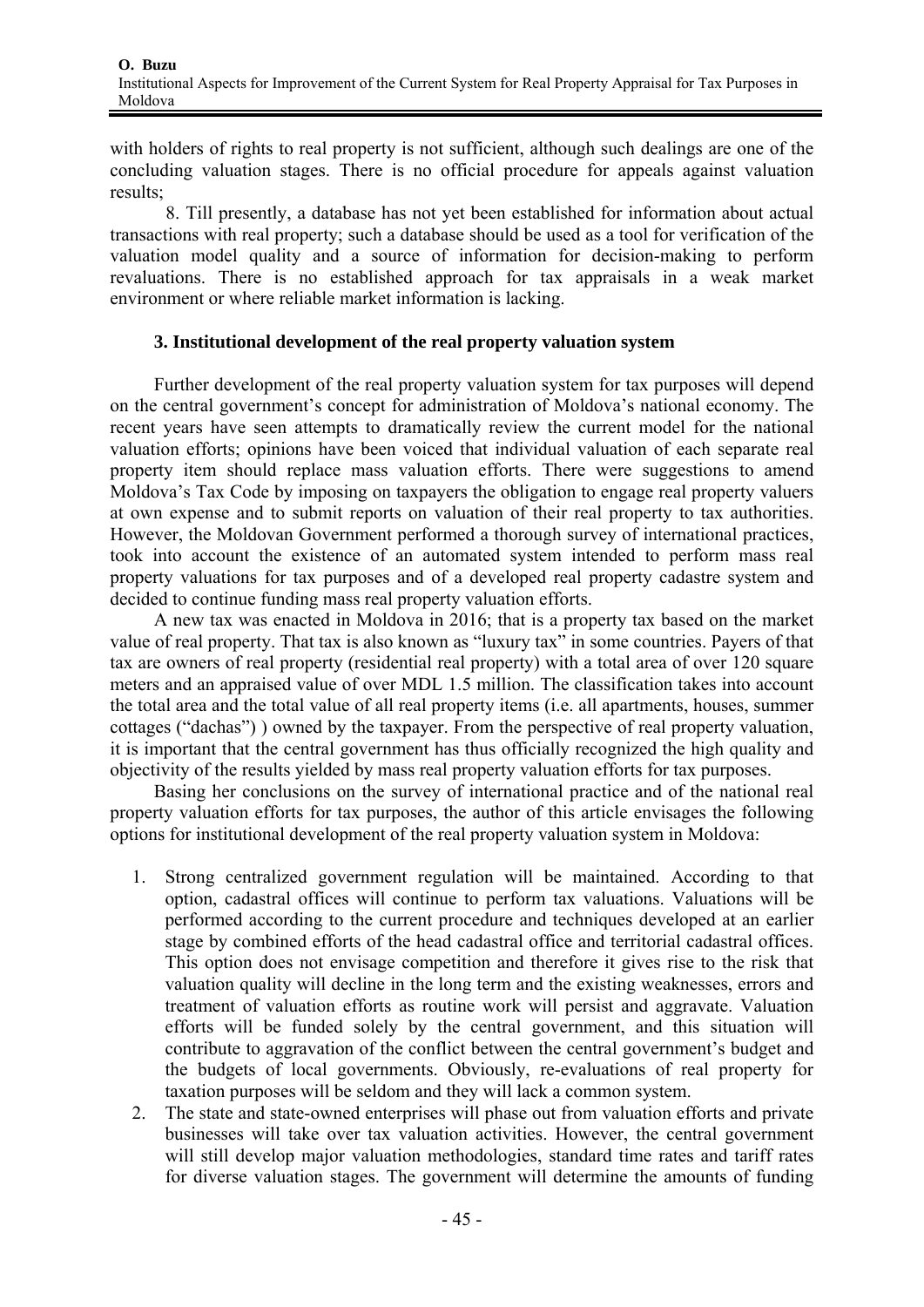necessary to perform valuations and set valuation deadlines and mandatory requirements to valuation quality. Valuation contracts will be awarded in competitive tenders that involve objective analysis of each bidder's capacity. This option places main emphasis on the appraising company's liability, guarantee fund and third party liability insurance contracts.

- 3. Valuations will be performed by state enterprises as well as by private companies. Efforts that are more labour consuming (such as gathering of information and data on transactions with real property, mass gathering of data regarding real property, examinations of real property items to update the existing cadastral data, etc.) can be performed by private valuation companies. This option of arrangements for tax valuation efforts can be an optimal solution for large scopes of similar work, for example, mass gathering of information about separate-standing family houses in rural areas. Possible weaknesses of this option include the risk of inadequate work quality, infringements against the approved data gathering methodology and the issue of having to correct committed errors. On the other hand, a strength of this option is the possibility to perform large scopes of work with a tight timeline, thus facilitating prompt completion of the valuation effort. The author believes that this particular option presents an ideal combination of the state's regulatory function and private business mobility.
- 4. The central government and local governments will jointly undertake and finance the efforts to appraise and revaluate real property.

In our opinion, the central government should fund the effort to complete mass valuation work and to perform general revaluation of all real property categories in Moldova. The statutory frequency for such revaluations should be set by the law – most probably, such re-evaluation should be performed once in every 5 to 6 years. In the periods between such general statutory re-evaluations, local governments can initiate updating re-evaluations of all real property (or of any real property category) located within the territory covered by the concerned local government's authority. Such updating re-evaluations should be funded by the concerned local governments. Local governments can also directly participate in gathering of initial data and information necessary for the re-evaluation effort and in clarification of the existing information about real property and holders of the real property rights. Since gathering of initial data and information about real property is the most labour-consuming and costly stage, local governments will thus be able to cut down the expense of valuation or updating re-evaluation of real property for tax purposes.

### **4. Improvement of funding arrangements for tax valuation and re-evaluation of real property**

A major amendment made to the Tax Code of Moldova during 2016 is the amendment regarding changes in the funding arrangements for tax valuation of real property. Starting on 01.01.2017, real property valuation and re-evaluation efforts can be funded by the central government as well as by local governments and from other funding sources allowed by the law. That is a fair solution because real property tax is a local tax and revenues from its collection go entirely to the concerned local government's budget.

In other words, local governments are now allowed to conclude direct contracts with Cadastre State Enterprise for valuations of real property and to decide which real property categories should be appraised or revalued for tax purposes. The enactment of this new legal rule is expected to have the following beneficial effects: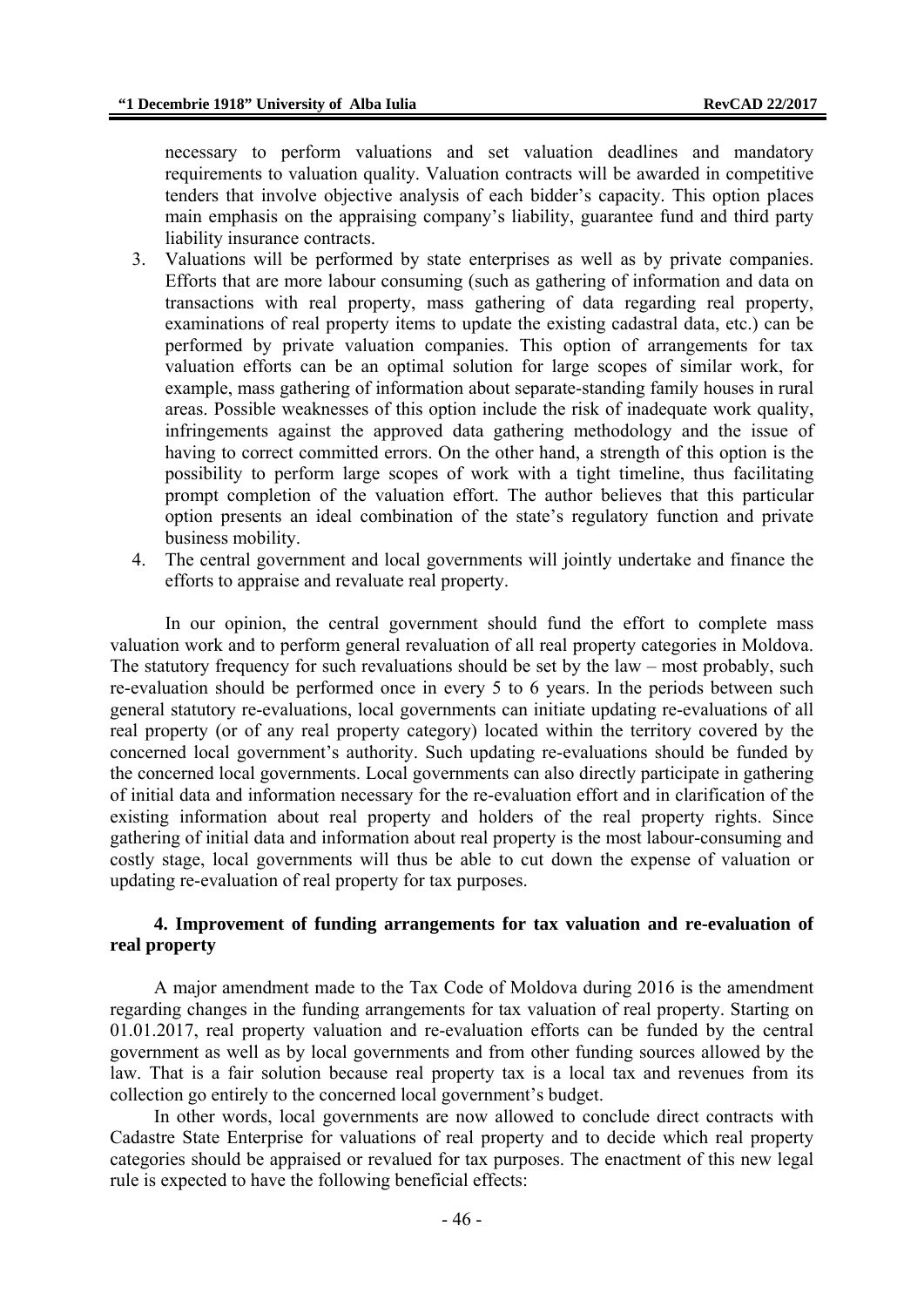- local governments will be given a realistic opportunity to increase tax revenues to their budgets;

- local governments will be more independent from the central government's budget;

- it will become possible to implement investment projects with the objective to improve living standards, engineering lines and social infrastructure in particular settlements;

- there will be other possibilities open to local governments to improve their community perception and image with their possible voters in future elections.

At the same time, certain reserve is recommended regarding application of this legal rule. There is a risk that tax burden will grow considerably and cause lower tax collection, discontent in the community and even social protests and unrest. Local governments should take extra care to make the expense part of their budgets more transparent and to use the collected tax revenues efficiently and productively.

From the perspective of tax valuation, the arrangement where the party ordering valuation and revaluation of real property is the local government may also have certain adverse consequences. Firstly, separate tax valuation of real property items in a single settlement will reduce the beneficial impact of mass valuation and increase per unit cost of valuation work (i.e. the cost of appraising one real property item). Secondly, the principle of fair taxation will be somewhat infringed because real property owners in the settlement where the local government concludes a contract to perform real property valuation will pay property tax based on a higher appraised value (market value) - whereas residents of neighbour settlements where the local governments do not conclude contracts to perform real property valuation or revaluation will pay property tax based on obsolete appraised values of their real property items. Thirdly, the dates of real property valuation for tax purposes will be different in different settlements, thus clearly making the resultant appraised values not comparable in macroeconomic terms.

In view of the above, the author believes that the budgets of local governments should only be used with appropriate care for mass valuation and revaluation of real property.

In the author's opinion, another option to fund tax valuation efforts could be the establishment of a special-purpose development fund from allocations from real property tax revenues collected by local governments – the way it was suggested in the draft law on real property monitoring. In that case, development of the real property valuation system will also be funded from the budgets of local governments, but the economic substance will be somewhat different. Instead of subsidies for fulfilment of the governmental programme to implement a new tax valuation system, the cadastral system will receive ongoing funding it has "earned" for its further development. The suggested development fund can be used to finance the following work types and efforts:

- establishment, maintenance and frequent updates of the database on prices in transactions with real property;
- continuous analysis of the real property market throughout Moldova (for all real property types and for all settlements);
- updates of information registered in the real property cadastre;
- real property re-evaluation efforts for tax purposes;
- efforts to complete initial mass registration of real property.

In our opinion, this financing arrangement will be the most satisfactory one. It will be the first step on the way to a self-sustainable system of real property valuation for tax